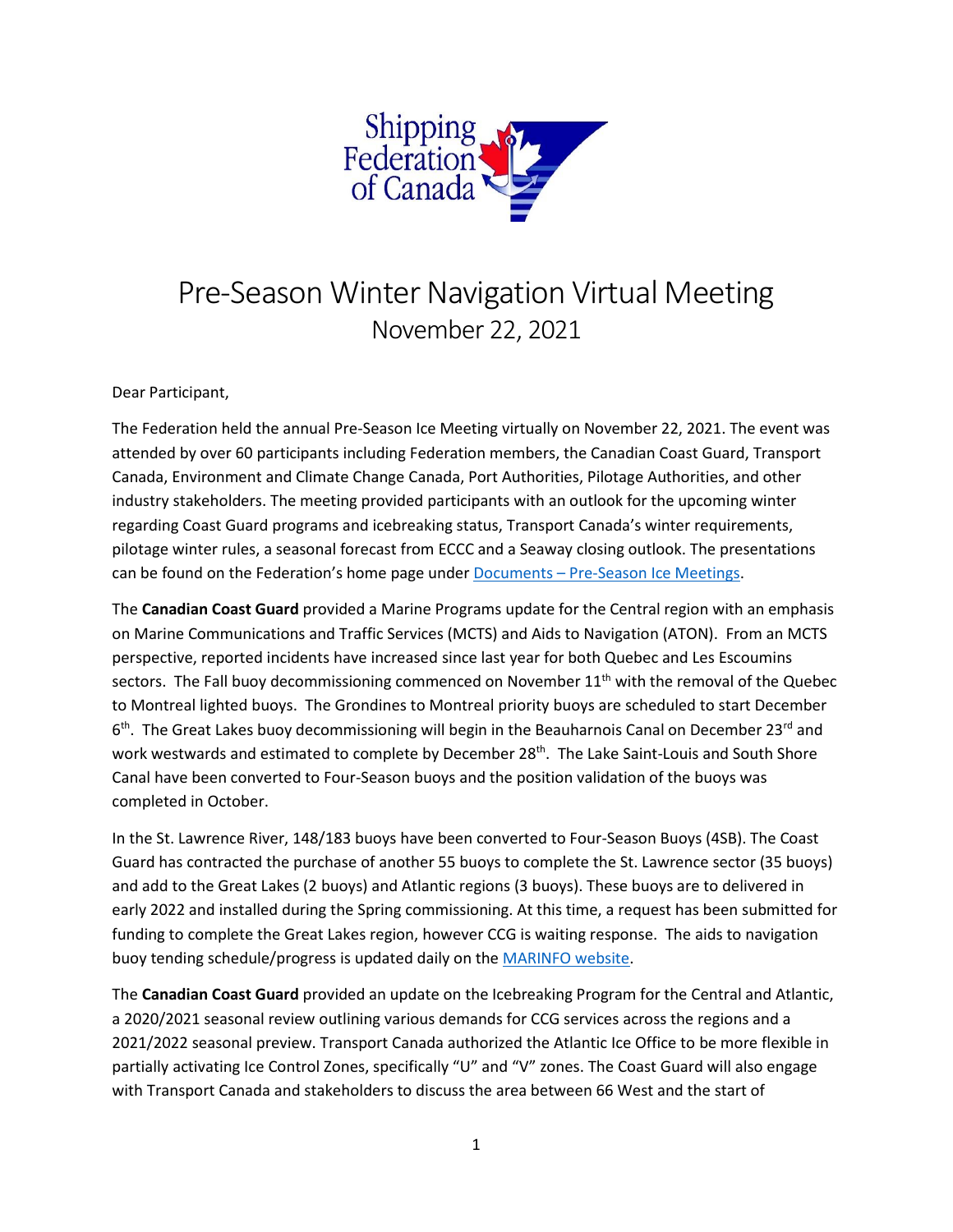mandatory pilotage in which there is a gap in the Ice Control Zone Coverage. Last season saw one of the lightest ice years on record as there was no ice in the Gulf or in Lac St. Pierre. As a result, there were no recommended ice routes issued last season.

This season, Montreal Ice Operations will be staffed with ice officers working closely with the Regional Operation Officers and available 24/7. Ice Atlantic will be staffed from December 1, 2021 until July 1, 2022 at the Coast Guard Base in St. John's. Ice information and routing will be sent to shipping through Marine Radio stations, MCTS stations, e-mail or phone - whichever communication method is most suitable. Daily ice conference calls will be held with industry to present ice and weather conditions, forecasts and discuss Coast Guard asset operations. A 2021/2022 seasonal preview places icebreakers in different zones and transfers across regions as required. With today's technology, the old practice of providing pre-determined routes is being phased out for an on-demand system. Ice routes will be provided on demand as soon as possible.

The **Canadian Coast Guard** has acquired a shallow draft icebreaker for use on the Great Lakes and St. Lawrence River. It will transit to Canada later this year and the process of conversion should begin next year.

The **Canadian Coast Guard** provided an update on their Marine Programs Levels of Service (LoS) Review. A review of the CCGs LoS was launched this year with an online survey to obtain stakeholder views of the 2010 LoS edition. A total of 199 responses were received from a wide range of stakeholders with the largest percentage of respondents being commercial ship owners/operators. Results of the survey were shared with respect to all key programs including; Search & Rescue, Environmental Response, Aids to Navigation, Marine Communications & Traffic Services, Icebreaking Services and Waterways Management. From an icebreaking perspective, while a large percentage of respondents indicated "no change", some key trends were for faster and more reliable services, improved placement of icebreakers, better approach to ice jams and flood control. The Coast Guard will continue to engage with a view to submit proposed LoS changes for Commissioner approval by Winter 2022.

*Note – While the Fleet Renewal Plan was not presented during the meeting, a powerpoint presentation is available with the meeting documentation.*

The **Canadian Ice Service** a provided a recap of the previous season as well as their 2021/2022 preseasonal outlook for the upcoming winter. Last year, ice conditions across the Gulf and Atlantic regions were significantly below normal with the second lowest ice year on record where the ice melt began 4-6 weeks ahead of normal. Since the summer, air and sea surface temperatures across the region have been above normal. The air temperature forecasts (December to February) indicate above normal temperatures while March is expected to be close to normal. As a result, the sea ice forecast for the Gulf is expected to be below normal, but higher than last year. For the Newfoundland and Labrador region, the sea ice forecast is for below normal ice conditions on Eastern NL and near to below normal for waters off the south coast of Labrador. The seasonal outlook will be issued on December 1<sup>st</sup> and the first 30-day forecast will be issued to the public on Wednesday December  $15<sup>th</sup>$ .